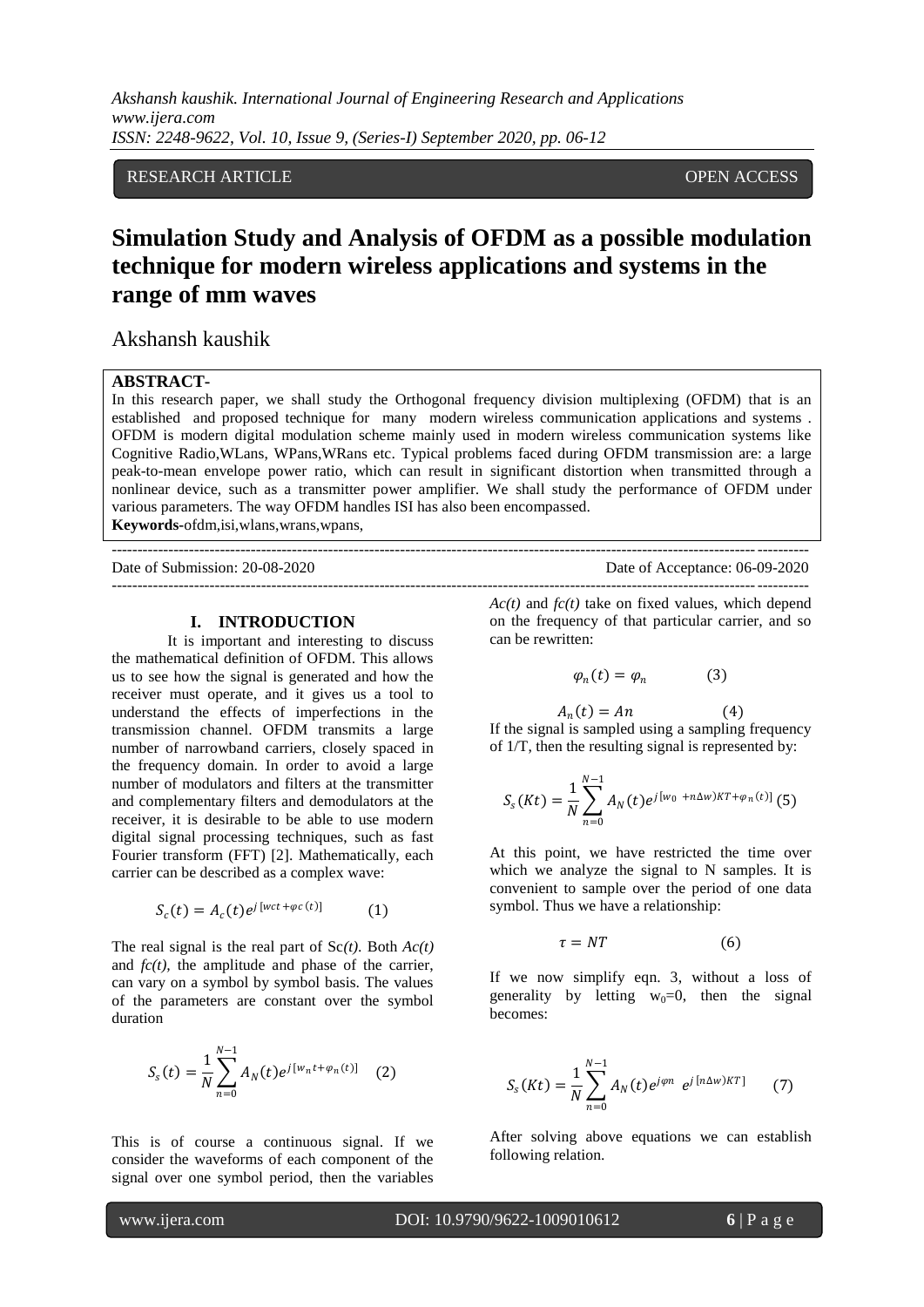$$
\Delta f = \frac{\Delta w}{2\pi} = \frac{1}{NT} = \frac{1}{\tau}
$$
 (8)

This is the same condition that was required for orthogonality. Thus, one consequence of maintaining orthogonality is that the OFDM signal can be defined by using Fourier transform procedures. The IFFT & FFT operations are naturally performed through easily available commands in MATLAB.

## **II. OFDM MODEL**

All The OFDM system was modeled using MATLABT to allow various parameters of the system to be varied and tested. The aim of doing the simulations was to measure the performance of OFDM under different channel conditions, and to allow for different OFDM configurations to be tested. Four main criteria were used to assess the performance of the OFDM system, which were its tolerance to multipath delay spread, peak power clipping, channel noise and time synchronization errors.

The OFDM system was modeled using the Communications Toolbox, Signal Processing Toolbox and Simulink. A brief description of the model is provided below.



**Figure 1** OFDM signal



**FIGURE 2** Basics of OFDM

# **III. OFDM**

# **3.1 Serial to Parallel Conversion**

The input serial data stream is formatted into the word size required for transmission, e.g. 2 bits/word for QPSK, and shifted into a parallel format. The data is then transmitted in parallel by assigning each data word to one carrier in the transmission.

## **3.2 Modulation of Data**

The data to be transmitted on each carrier is then differentially encoded with previous symbols, and then mapped into a PSK format. Since differential encoding requires an initial phase reference an extra symbol is added at the start for this purpose. The data on each symbol is then mapped to a phase angle based on the modulation method. For example, for QPSK the phase angles used are 0, 90, 180, and 270 degrees. The use of phase shift keying produces a constant amplitude signal and was chosen for its simplicity and to reduce problems with amplitude fluctuations due to fading.



**FIGURE 3.** Modulation and Demodulation in OFDM

## **3.3 Inverse Fourier Transform**

After the required spectrum is worked out, an inverse Fourier transform is used to find the corresponding time waveform. The guard period is then added to the start of each symbol.

## **3.4 Guard Period**

The guard period used was made up of two sections. Half of the guard period time is a zero amplitude transmission. The other half of the guard period is a cyclic extension of the symbol to be transmitted. This was to allow for symbol timing to be easily recovered by envelope detection. However it was found that it was not required in any of the simulations as the timing could be accurately determined position of the samples. After the guard has been added, the symbols are then converted back to a serial time waveform. This is then the base band signal for the OFDM transmission.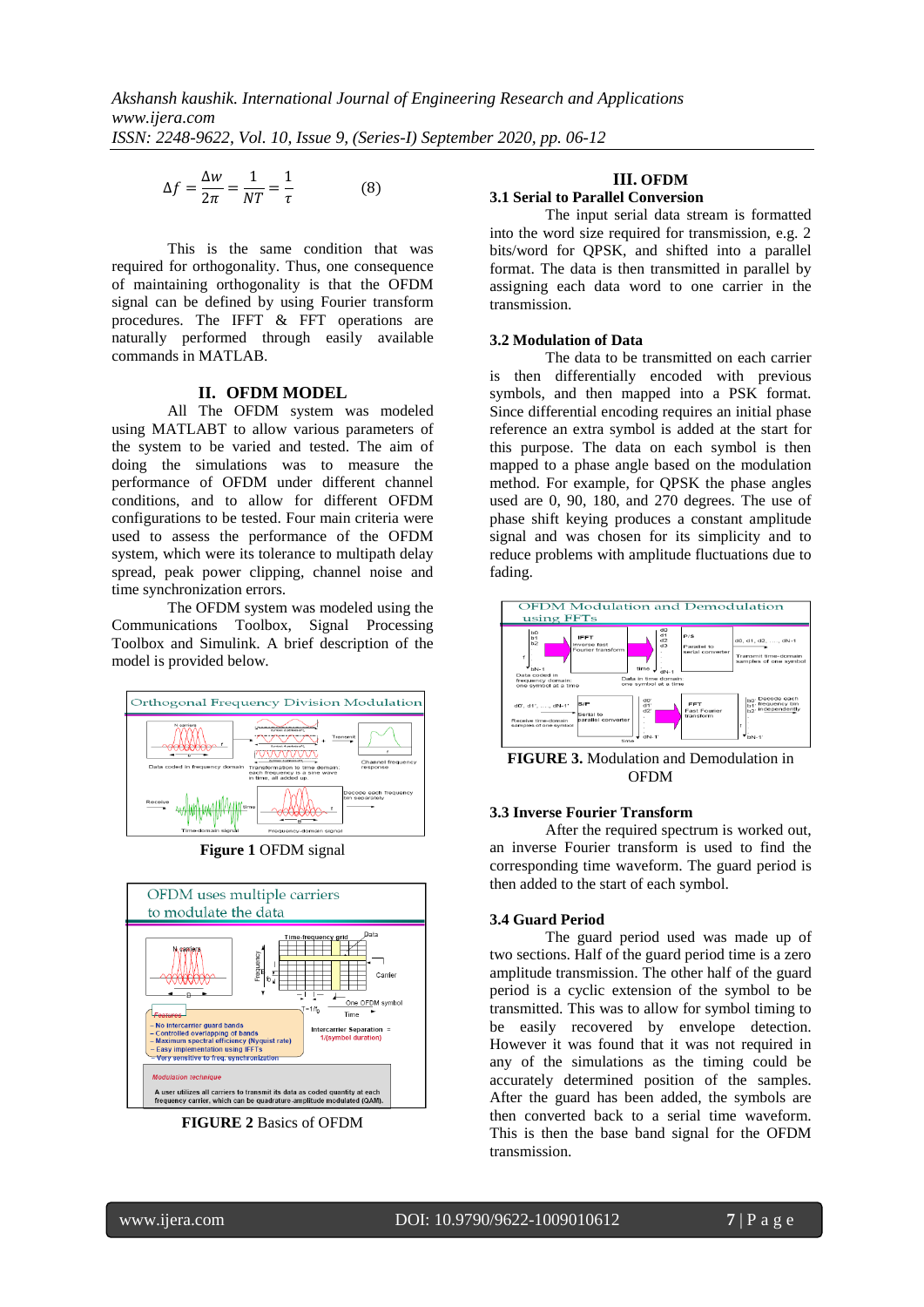#### **3.5 Channel**

A channel model is then applied to the transmitted signal. The model allows for the signal to noise ratio, multipath, and peak power clipping to be controlled. The signal to noise ratio is set by adding a known amount of white noise to the transmitted signal. Multipath delay spread is then added by simulating the delay spread using an FIR filter. The length of the FIR filter represents the maximum delay spread, while the coefficient amplitude represents the reflected signal magnitude.

#### **3.6 Receiver**

The receiver basically does the reverse operation to the transmitter. The guard period is removed. The FFT of each symbol is then performed to find the original transmitted spectrum. The phase angle of each transmission carrier is then evaluated and converted back to the data word by demodulating the received phase. The data words are then combined back to the same word size as the original data.

#### **3.7 OFDM generation**

To generate OFDM successfully, the relationship between all the carriers must be carefully controlled to maintain the orthogonality of the carriers. For this reason, OFDM is generated by first choosing the spectrum required, based on the input data, and modulation scheme used. Each carrier to be produced is assigned some data to transmit. The required amplitude and phase of the carrier is then calculated based on DQPSK. The required spectrum is then converted back to its time domain signal using an Inverse Fourier Transform. In most applications, an Inverse Fast Fourier Transform (IFFT) is used. The IFFT performs the transformation very efficiently, and provides a simple way of ensuring the carrier signals produced are orthogonal.

The Fast Fourier Transform (FFT) transforms a cyclic time domain signal into its equivalent frequency spectrum. This is done by finding the equivalent waveform, generated by a sum of orthogonal sinusoidal components. The amplitude and phase of the sinusoidal components represent the frequency spectrum of the time domain signal. The IFFT performs the reverse process, transforming a spectrum (amplitude and phase of each component) into a time domain signal

## **3.8 Adding a Guard Period to OFDM**

One of the most important properties of OFDM transmissions is its high level of robustness against multipath delay spread. This is a result of the long symbol period used, which minimizes the inter-symbol interference. The level of multipath robustness can be further increased by the addition of a guard period between transmitted symbols. The guard period allows time for multipath signals from the previous symbol to die away before the information from the current symbol is gathered. The most effective guard period to use is a cyclic extension of the symbol.

If a mirror in time, of the end of the symbol waveform is put at the start of the symbol as the guard period, this effectively extends the length of the symbol, while maintaining the orthogonality of the waveform. Using this cyclic extended symbol the samples required for performing the FFT (to decode the symbol), can be taken anywhere over the length of the symbol. This provides multipath immunity as well as symbol time synchronization tolerance.

As long as the multipath delay echoes stay within the guard period duration, there is strictly no limitation regarding the signal level of the echoes: they may even exceed the signal level of the shorter path! The signal energy from all paths just adds at the input to the receiver, and since the FFT is energy conservative, the whole available power feeds the decoder. If the delay spread is longer than the guard interval then they begin to cause intersymbol interference. However, provided the echoes are sufficiently small they do not cause significant problems. This is true most of the time as multipath echoes delayed longer than the guard period will have been reflected of very distant objects.



**FIGURE 4.** BLOCK DIAGRAM OF OFDM

## **3.9 OFDM parameters [2]**

Table 1 shows the configuration used for most of the simulations performed on the OFDM signal. An 800-carrier system was used, as it would allow for up to 100 users if each were allocated 8 carriers. The aim was that each user has multiple carriers so that if several carriers are lost due to frequency selective fading that the remaining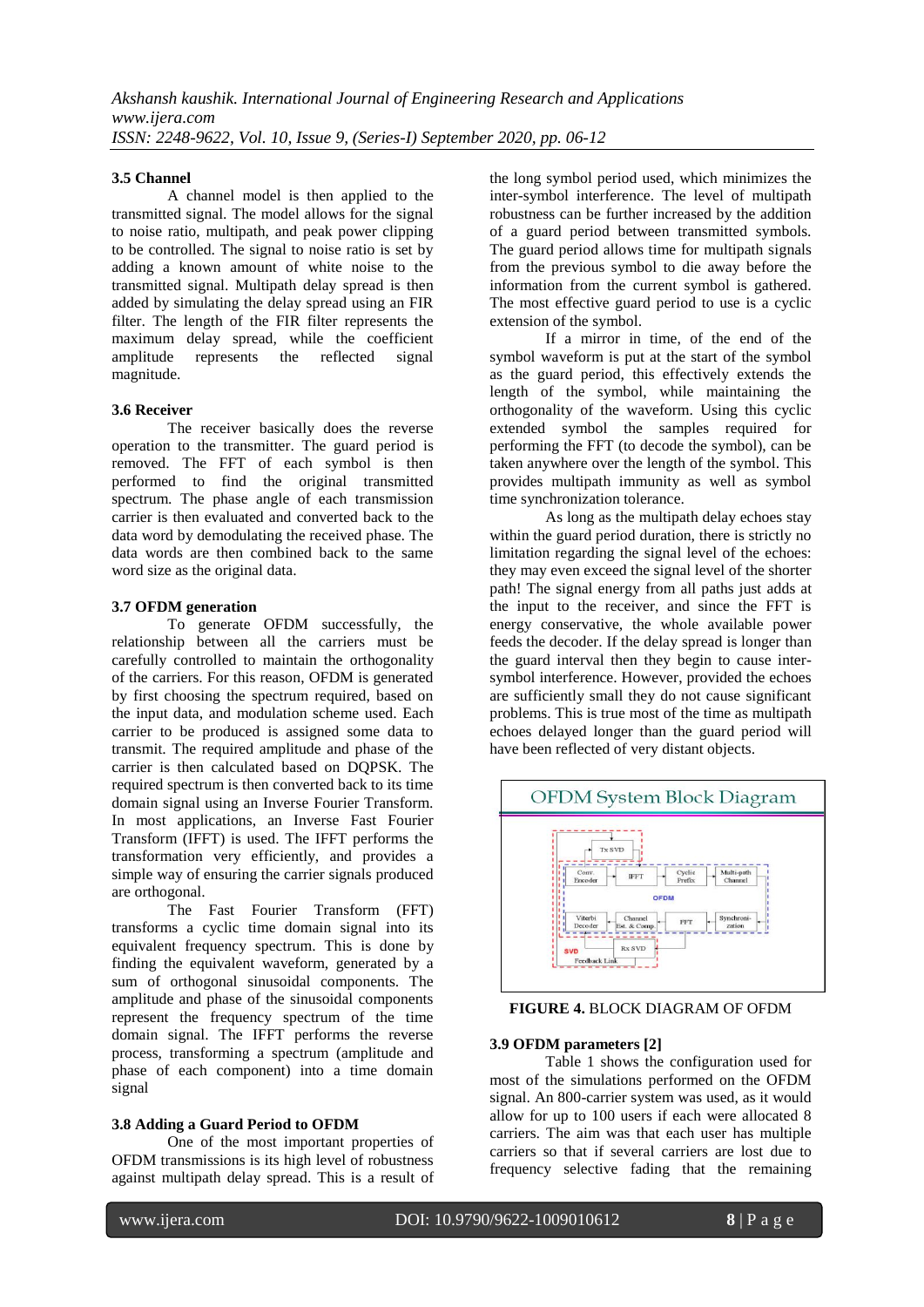carriers will allow the lost data to be recovered using forward error correction. For this reason any less than 8 carriers per user would make this method unusable. Thus 400 carriers or less was considered too small. However more carriers were not used due to the sensitivity of OFDM to frequency stability errors. The greater the number of carriers a system uses, the greater it required frequency stability.

| Parameter               | Value                                                         |
|-------------------------|---------------------------------------------------------------|
|                         |                                                               |
| Carrier Modulation used | DBPSK.<br>DOPSK.                                              |
|                         | D16PSK                                                        |
| FFT size                | 1024                                                          |
| Number of carrier used  | 400                                                           |
| Guard Time              | 256 samples (25%)                                             |
|                         |                                                               |
| Guard Period Type       | Half zero signal, half a<br>cyclic<br>extension of the symbol |
|                         |                                                               |





**Figure 5.** OFDM transmitted signal Plots



**Figure 6** SIGNAL transmission through AWGN channel of SNR=-10db.





**FIGURE 7.** OFDM received signals Plots.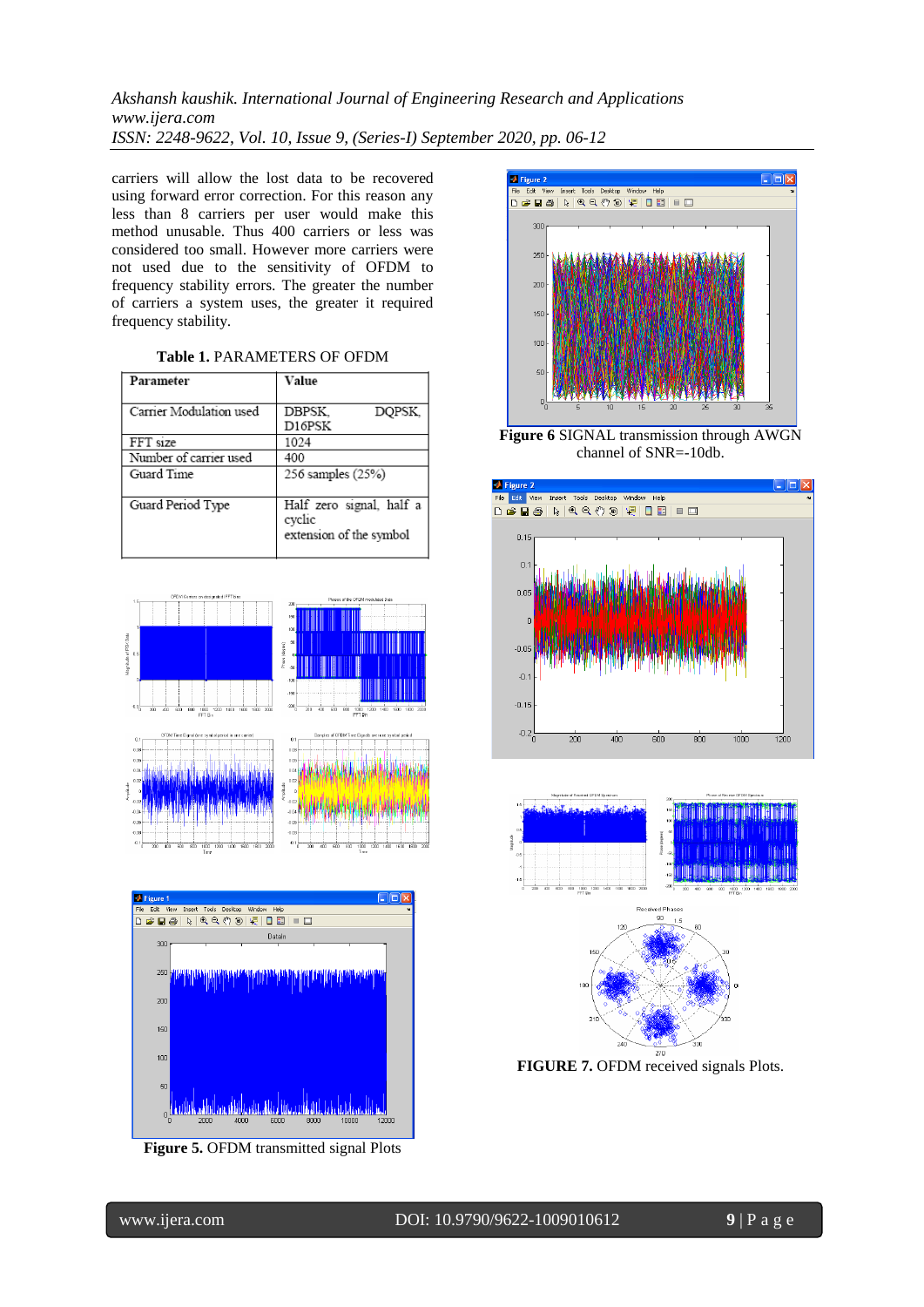# **IV. IMPLEMENTATION**

# **4.1 Transmitter:**

The transmitter will generate the signal that will be transmitted through the channel. The signal or type of data to send in the transmission may be of:

#### **a)** Random data

**b**) Grey scale bitmap image (only the picture data is sent not the file header or color map). This is useful for high error rate conditions.

**c)** Wave Sound files this reads in an 8 bit windows 3.1 wav file.

#### **4.2 The transmission of random data**

Here, random data is taken as input, which is been divided into N number of frames. Each frame consists of 30 symbols; a symbol is made up of 8 bits. In the above example 12000 bits of random data is taken, which is put into 1 frame. The useful symbol duration *T* affects the carrier spacing and coding latency. To maintain the data throughput, a longer, useful symbol duration results in increase of the number of carriers and the size of FFT (assuming the constellation is fixed). In practice, carrier offset and phase stability may affect how close two carriers can be placed. Generally, the useful symbol duration should be chosen so that the channel is stable for the duration of a symbol. The input signal is encoded using DQPSK modulation technique.

## **4.1 Orthogonality and OFDM**

The use of orthogonal subcarriers would allow the subcarriers' spectra to overlap, thus increasing the spectral efficiency. As long as orthogonality is maintained, it is still possible to recover the individual subcarriers' signals despite their overlapping spectrums. If the dot product of two deterministic signals is equal to zero, these signals are said to be orthogonal to each other. Orthogonality can also be viewed from the standpoint of stochastic processes. If two random processes are uncorrelated, then they are orthogonal.

Given the random nature of signals in a communications system, this probabilistic view of Orthogonality provides an intuitive understanding of the implications of orthogonality in OFDM. Later in this article, we will discuss how OFDM is implemented in practice using the discrete Fourier transform (DFT). One view of the DFT is that the transform essentially correlates its input signal with each of the sinusoidal basis functions. If the input signal has some energy at a certain frequency, there

will be a peak in the correlation of the input signal and the basis sinusoid that is at that corresponding frequency. This transform is used at the OFDM transmitter to map an input signal onto a set of orthogonal subcarriers, i.e., the orthogonal basis functions of the DFT. Similarly, the transform is used again at the OFDM receiver to process the received subcarriers. The signals from the subcarriers are then combined to form an estimate of the source signal from the transmitter. The orthogonal and uncorrelated nature of the subcarriers is exploited in OFDM with powerful results. Since the basis functions of the DFT are uncorrelated, the correlation performed in the DFT for a given subcarrier only sees energy for that corresponding subcarrier. The energy from other subcarriers does not contribute because it is uncorrelated.

This separation of signal energy is the reason that the OFDM subcarriers' spectrums can overlap without causing interference [4] [5].

# **4.2 OFDM system**

idea behind the analog implementation of OFDM can be extended to the digital domain by using the discrete Fourier Transform (DFT) and its counterpart, the inverse discrete Fourier Transform (IDFT). These mathematical operations are widely used for transforming data between the time-domain and frequency-domain. These transforms are interesting from the OFDM perspective because they can be viewed as mapping data onto orthogonal subcarriers. For example, the IDFT is used to take in frequency-domain data and convert it to timedomain data. In order to perform that operation, the IDFT correlates the frequency-domain input data with its orthogonal basis functions, which are sinusoids at certain frequencies. This correlation is equivalent to mapping the input data onto the sinusoidal basis functions.

In practice, OFDM systems are implemented using a combination fast Fourier Transform (FFT) and inverse fast Fourier Transform (IFFT) blocks that are mathematically equivalent versions of the DFT and IDFT, respectively, but more efficient to implement. An OFDM system treats the source symbols (e.g., the QPSK or QAM symbols that would be present in a single carrier system) at the transmitter as though they are in the frequency-domain. These symbols are used as the inputs to an IFFT block that brings the signal into the time domain. The IFFT takes in N symbols at a time where N is the number of subcarriers in the system. Each of these N input symbols has a symbol period of T seconds. Recall that the basis functions for an IFFT are N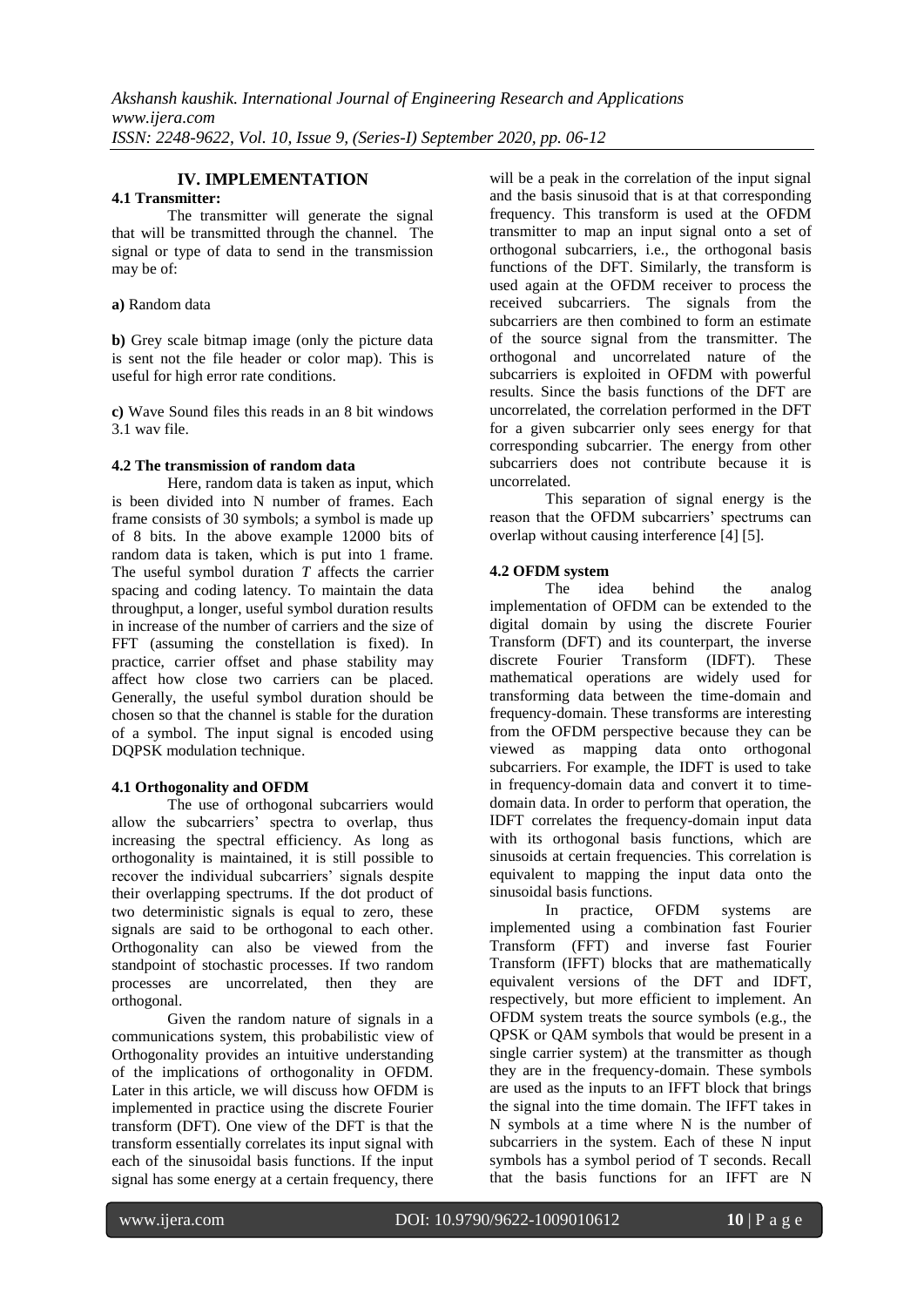orthogonal sinusoids. These sinusoids each have a different frequency and the lowest frequency is DC. Each input symbol acts like a complex weight for the corresponding sinusoidal basis function. Since the input symbols are complex, the value of the symbol determines both the amplitude and phase of the sinusoid for that subcarrier. The IFFT output is the summation of all N sinusoids [4] [5].

The IFFT block provides a simple way to modulate data onto N orthogonal subcarriers. The block of N output samples from the IFFT make up a single OFDM symbol. The length of the OFDM symbol is NT where T is the IFFT input symbol period mentioned above. After some additional processing, the time-domain signal that results from the IFFT is transmitted across the channel. At the receiver, an FFT block is used to process the received signal and bring it into the frequency domain. An image is transmitted through OFDM as in FIGURE 9, it is received through OFDM as in fig.10. There is low loss of information; transmitted image is same as received image with low probability of error.



**FIGURE 9. Original Image**



**FIGURE 10. OFDM received Image**

# **V. CONCLUSION**

OFDM/COFDM has long been studied and implemented to combat transmission channel impairments. Its applications have been extended from high frequency radio communications to telephone networks, digital audio broadcasting and terrestrial broadcasting of digital television. The advantages of COFDM, especially in the multipath propagation, interference and fading environment, make the technology a promising alternative in digital communications including mobile multimedia.

The advantages of OFDM are:

 Efficient use of the available bandwidth since the sub channels are overlapping

 Spreading out the frequency fading over many symbols. This effectively randomizes the burst errors caused by the Rayleigh fading, so that instead of several adjacent symbols (in time on a single-carrier) being completely destroyed, (many) symbols in parallel are only slightly

Distorted. The symbol period is increased and thus the sensitivity of the system to delay spread is reduced.

The disadvantages of the OFDM modulation are:

 OFDM signal is contaminated by nonlinear distortion of transmitter power amplifier, because it is a combined amplitude-frequency modulation (it is necessary to maintain linearity)

 OFDM is very sensitive to carrier frequency offset caused by the jitter of carrier wave and Doppler Effect caused by moving of the mobile terminal.

\* At the receiver, it is very difficult to decide the starting time of the FFT symbol Communications research and current development of COFDM around the world will certainly provide us with valuable findings in theory and implementation. Further studies should be conducted on the synchronization of OFDM signal,<br>nower demand. counter-measures against power demand, counter-measures against frequency offset, fading and multiple accesses.

#### **REFERENCES**

#### **Journal Papers:**

- [1]. Simon Haykin "Cognitive Radio: Brain Empowered,"Life Fellow, IEEE ,vol5,pp3- 15
- [2]. Simon Haykin ,David J. Thomson, and Jeffrey H. Reed, "Spectrum Sensing for Cognitive Radio, "Life Fellow IEEE
- [3]. OFDM-based Terrestrial Geolocation ,USA, vol4,pp7-12
- [4]. G. A. Prieto , R. L. Parker, D. J. Thomson, F. L. Vernon and R. L. Graham "Reducing the bias of multitaper spectrum estimates" Scripps Institution of Oceanography,